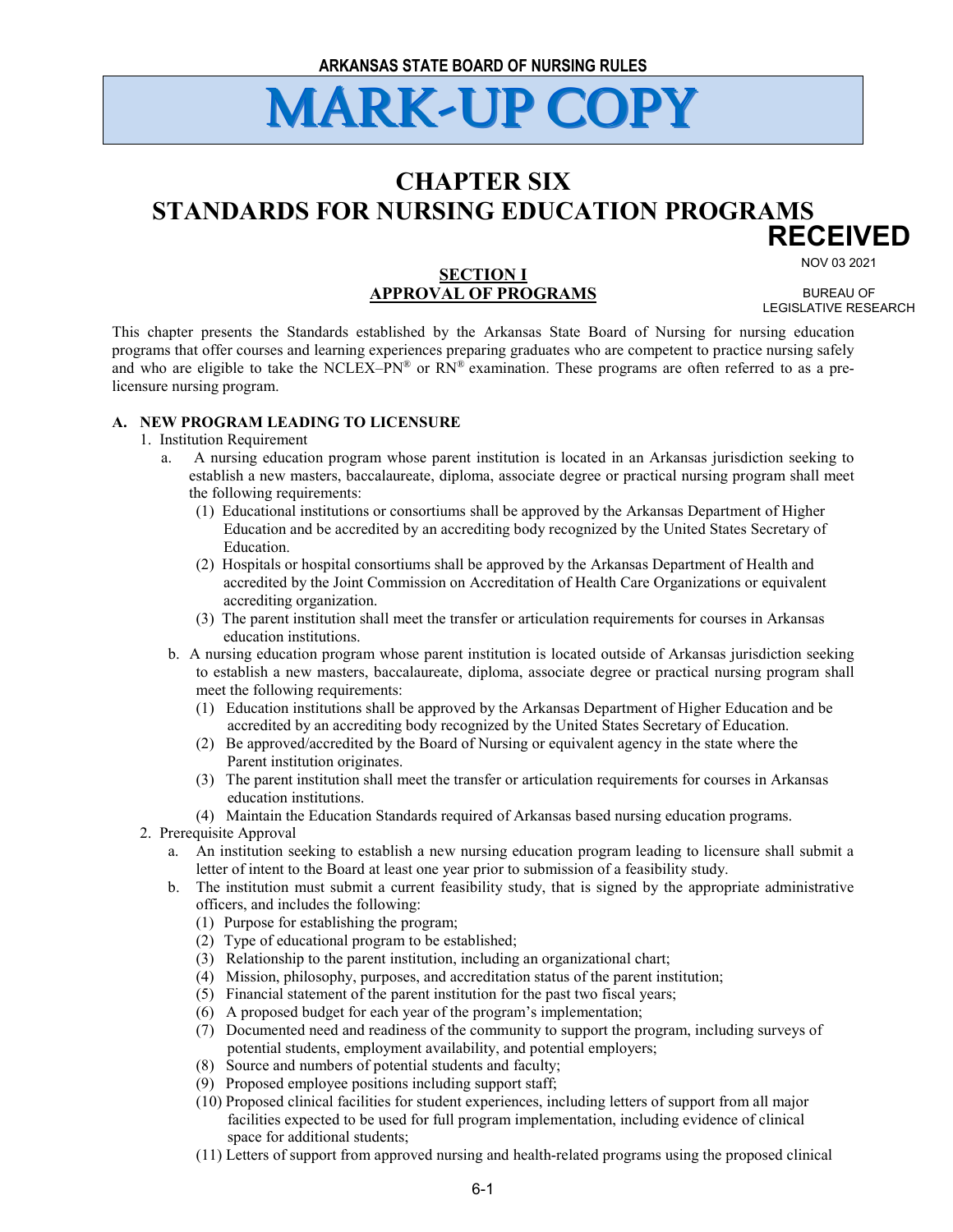facilities; officers, and includes the following:

- (12) Proposed physical facilities including offices, classrooms, technology, library, and laboratories;
- (13) Availability of the general education component of the curriculum or letter of agreement, if planned, from another institution; and
- (14) A timetable for initiating the program, including required resources, and plans for attaining initial approval.
- (15) Other information as requested by the Board.
- c. The Board shall review all prerequisite documents and may determine the need for an on-site survey during a regularly scheduled Board meeting.
- d. The Board may grant, defer, or deny Prerequisite Approval.
- e. If the Board denies Prerequisite Approval the program must wait two years before submitting another proposal.
- f. After receiving Prerequisite Approval status, the institution may:
	- (1) Advertise for students; and
	- (2) Proceed toward compliance by following the Education Standards for Initial Approval.

#### 3. Initial Approval

- a. The institution shall secure a nurse administrator of the program.
- b. The nurse administrator shall plan the program and
	- (1) Assure compliance with Board standards and recommendations;
	- (2) Address prerequisite recommendations;
	- (3) Prepare detailed budget;
	- (4) Employ qualified faculty and support staff;
	- (5) Prepare a program organizational chart showing lines of authority;
	- (6) Design the program's sequential curriculum plan;
	- (7) Develop student, faculty, and support staff policies and procedures;
	- (8) Attain agency affiliation agreements;
	- (9) Verify that proposed physical facilities are in place; and
	- (10)Submit documentation to the Board that Initial Approval Standards are met.
- c. A Board representative shall validate readiness of the program to admit students and prepare a report.
- d. The Board shall review all documents for Initial Approval during a regularly scheduled Board meeting.
- e. The Board may grant, defer or deny Initial Approval.
- f. After receiving Initial Approval, the program:
	- (1) May admit students;
	- (2) Shall proceed toward compliance by following the Education Standards for Full Approval; and
	- (3) Shall follow the same standards as those of established programs in terms of annual activities, projects, and reports.
- 4. Full Approval
	- a. Before graduation of the first class, a Board representative shall validate compliance with the Standards and prepare a report.
	- b. The report and documentation shall be reviewed during a regularly scheduled Board meeting.
	- c. The Board may grant, defer, or deny Full Approval.

#### **B. ESTABLISHED PROGRAM THAT PREPARES GRADUATES FOR PRACTICAL AND REGISTERED NURSING LICENSURE**

#### 1. Continued Full Approval

- a. A survey shall be periodically conducted to review the program for continued compliance with the Standards. An on-site or paper survey for a program includes:
	- (1) A newly established program shall have an on-site survey three (3) years after receiving initial Full Approval.
	- (2) An established professional or practical nurse program that has continued accreditation status with a national nursing accreditation organization and has maintained a NCLEX-RN® or NCLEX-PN® pass rate of at least 75% shall have a paper survey every five (5) years thereafter.
	- (3) An established professional or practical nurse program that does not meet the criteria for accreditation with a national nursing education accreditation organization or has failed to maintain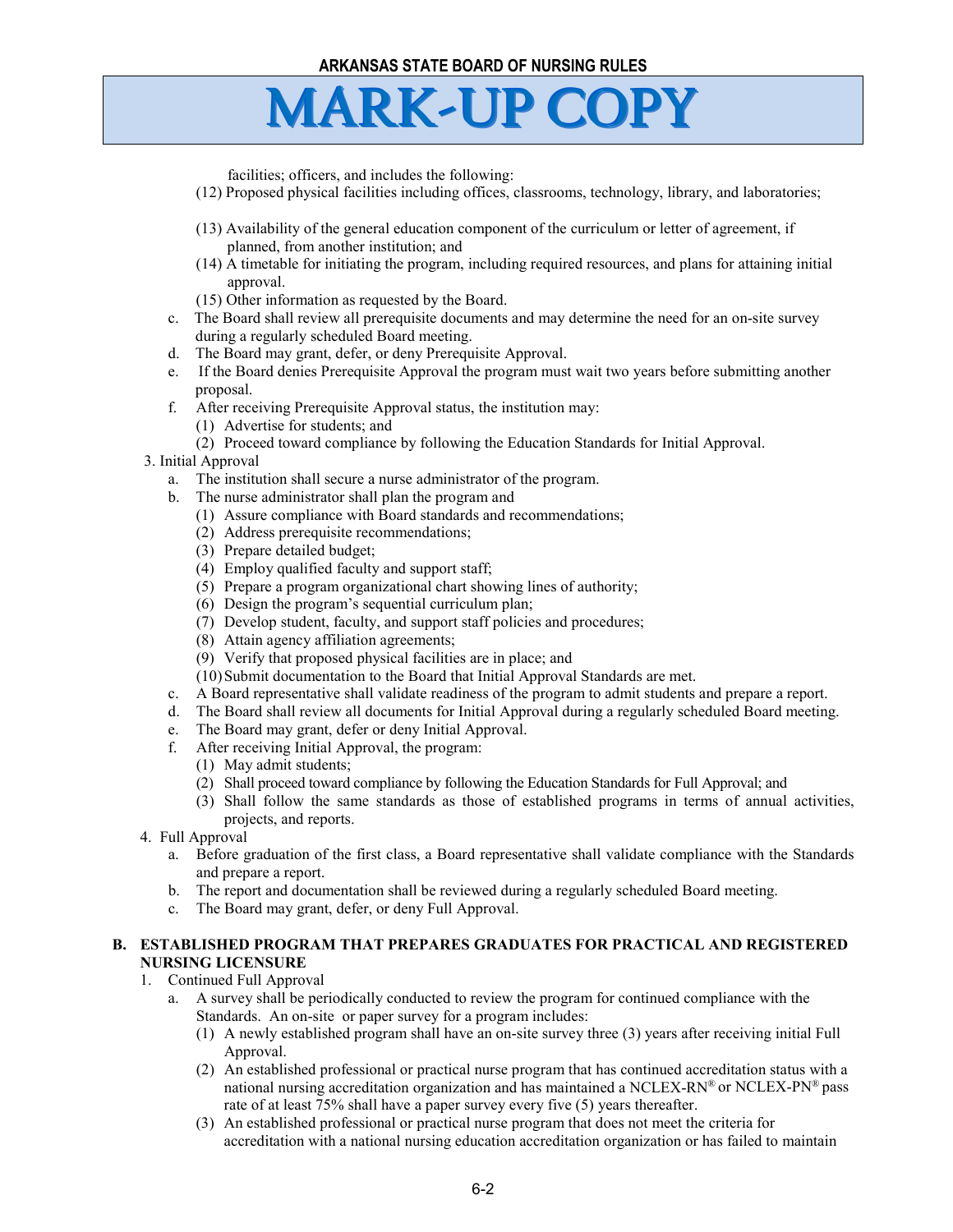at least a 75% pass rate on the NCLEX-RN® or NCLEX-PN® shall have an on-site survey visit every five (5) years thereafter.

- b. The survey report and documentation shall be submitted to the Board and reviewed during a regularly scheduled Board meeting.
- c. A program that is granted full approval shall maintain a NCLEX-RN® or NCLEX-PN® pass rate above 75% for two consecutive year prior to being considered for Continued Full Approval.
- d. The Board may grant, defer, or deny Continued Full Approval.
- 2. Conditional Approval
	- a. If areas of noncompliance with standards are not corrected in the timeframe established by the Board, the Board shall award Conditional Approval.
	- b. Information regarding a nursing program requested by the Board shall be provided by the parent institution.
	- c. A representative of the Board may conduct an on-site survey and complete a written report at the request of the Board.
	- d. Additional information available to the Board may be considered.
	- e. The Board shall review all documents during a regularly scheduled Board meeting.
	- f. The Conditional Approval status shall be in effect for a maximum of one (1) year to correct noncompliance deviations from the standards, unless otherwise determined by the Board.
	- g. The program and parent institution shall receive written notification of noncompliance deviations and the Board action.
	- h. The Board may grant continued Conditional Approval, Full Approval, or withdraw the program's approval.
- 3. Satellite Campus
	- a. Satellite campus programs shall be approved by the Board prior to implementation.
		- (1) Continued Full Approval program may submit a proposal for a satellite campus program.
		- (2) The proposal shall reflect requirements for prerequisite approval of a new program.
	- b. The Board may grant, defer, or deny approval.
	- c. All approved satellite campus programs shall maintain the same standards as the parent program.
	- d. Each satellite campus' data will be included in the program's annual report and five-year survey report.
- 4. Distant Learning Sites
	- a. Distant learning sites shall be approved by the Board prior to utilization.
	- b. Each distant learning site's data shall be included in the program's annual report and five-year survey report.

HISTORY: Amended: January 1, 2018

### **SECTION II PROGRAM REQUIREMENTS**

#### **A. ADMINISTRATION AND ORGANIZATION**

- 1. Institutional Accreditation
	- The parent institution shall be approved by the appropriate state body.
- 2. Institutional Organization
	- a. The parent institution shall be a post-secondary educational institution, hospital, or consortium of such institutions.
	- b. The institutional organizational chart shall indicate lines of authority and relationships with administration, the program, and other departments.
	- c. The program shall have at least equal status with comparable departments of the parent institution.
- 3. Program Organization
	- a. The program shall have a current organizational chart.
	- b. The program shall have specific current job descriptions for all positions.

#### **B. PHILOSOPHY AND GRADUATE COMPETENCIES**

- 1. The philosophy of the program shall be in writing and consistent with the mission of the parent institution.
- 2. Graduate competencies shall be derived from the program's philosophy.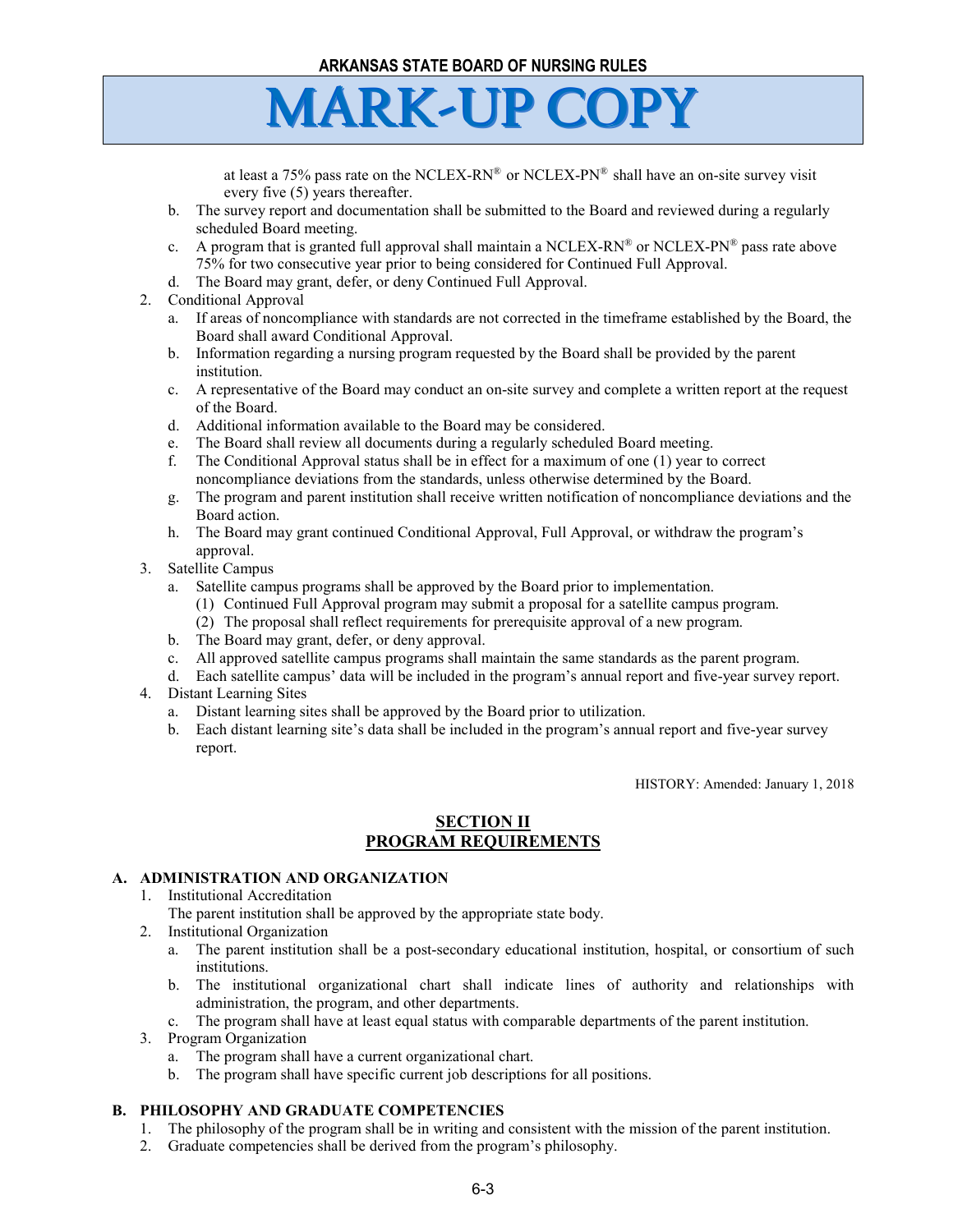3. The philosophy and graduate competencies shall serve as the framework for program development and maintenance.

### **C. RESOURCES**

- 1. Financial Resources
	- a. There shall be adequate financial support to provide stability, development, and effective operation of the program.
	- b. The director of the program shall administer the budget according to parent institutional policies.
	- c. The director shall make budget recommendations with input from the faculty and staff.
- 2. Library and Learning Resource Center
	- a. Each program and each satellite campus shall have a library or learning resource center with the following:
		- (1) Current holdings to meet student educational needs, faculty instructional needs, and scholarly activities.
		- (2) Budget plan for acquisitions of printed and multi-media materials.
		- (3) Written process for identifying and deleting outdated holdings.
		- (4) Resources and services accessible and conveniently available.

HISTORY: Amended January 1, 2018

#### **D. FACILITIES**

- 1. Classrooms and Laboratories
	- a. Each program and satellite campus shall have a clinical skills laboratory equipped with necessary educational resources.
	- b. Classrooms and laboratories shall be:
		- (1) Available at the scheduled time;
		- (2) Adequate in size for number of students;
		- (3) Climate controlled, ventilated, lighted; and
		- (4) Equipped with seating, furnishings and equipment conducive to learning and program goals.
	- c. Adequate storage space shall be available.
	- d. Facilities shall be in compliance with applicable local, state, and federal rules related to safety and the Americans with Disabilities Act.
- 2. Offices
	- a. The director of the program shall have a private office.
	- b. Faculty members shall have adequate office space to complete duties of their positions and provide for uninterrupted work and privacy for conferences with students.
	- c. There shall also be adequate:
		- (1) Office space for clerical staff;
		- (2) Secure space for records, files, equipment, and supplies; and
		- (3) Office equipment and supplies to meet the needs of faculty and clerical staff.
- 3. Clinical Facilities
	- a. Clinical facilities and sites shall provide adequate learning experiences to meet course objectives.
	- b. Clinical sites shall be adequately staffed with health professionals.
	- c. The program shall have a current and appropriate written agreement with each clinical site.
	- d. Written agreements shall include a termination clause and be reviewed annually.
	- **e.** Students shall receive orientation to each clinical site.

HISTORY: Amended January 1, 2018; Amended January 1, 2020

#### **E. PERSONNEL**

- 1. Program Director
	- a. The program director shall have a current unencumbered registered nurse license to practice in Arkansas and be employed full time.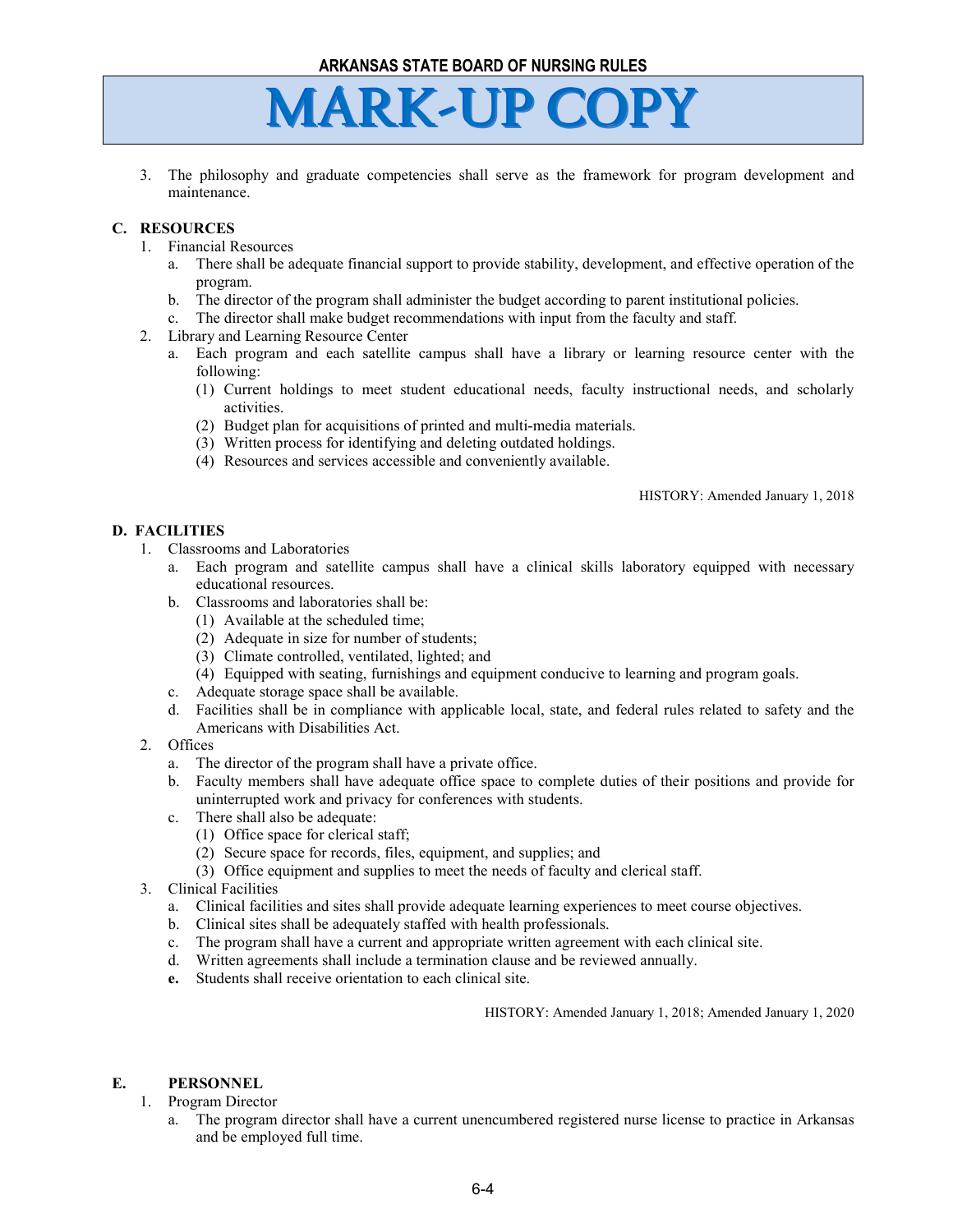- b. The practical nursing program director shall have a minimum of a baccalaureate degree in nursing. Directors appointed prior to January 1, 2004, shall be exempt for the duration of their current position.
- c. The baccalaureate, diploma or associate degree program director shall have a minimum of a master's degree in nursing.
- d. The master's degree program director shall have a graduate degree with a major in nursing and is doctorally prepared
- e. The program director shall have previous experience in clinical nursing practice and/or education.
- f. The program director's primary responsibility and authority shall be to administer the nursing program.
	- (1) The program director shall be accountable for program administration, planning, implementation, and evaluation.
	- (2) Adequate time shall be allowed for relevant administrative duties and responsibilities.
- g. The program director shall verify the applicant has completed the program.
- 2. Faculty and Assistant Clinical Instructors
	- a. Faculty shall hold a current unencumbered registered nurse license to practice in Arkansas.
	- b. Faculty shall have had at least two years previous experience in clinical nursing at or above the education program level.
	- c. Faculty teaching in a masters, baccalaureate, diploma, associate degree, or practical nurse program shall have a degree or diploma above the type of education program offered.
	- d. Nurses serving as assistant clinical instructors in a masters, baccalaureate, diploma, associate degree, or practical nurse program shall have a degree or diploma at or above the type of education program offered.
	- e. Assistant clinical instructors shall:
		- (1) Be under the direction of faculty;
		- (2) Hold a current unencumbered license to practice in Arkansas; and
		- (3) Have a minimum of two years' experience in the clinical area.
	- f. All faculty shall maintain education and clinical competencies in areas of instructional responsibilities.
	- g. Non-nurse faculty shall meet the requirements of the parent institution.
	- h. Faculty shall be organized with written policies, procedures, and, if appropriate, standing committees.
	- i. Nursing faculty policies shall be consistent with parent institutional policies.
	- j. Program specific policies shall be developed by nursing faculty.
	- k. A planned program specific orientation for new faculty shall be in writing and implemented.
	- l. Consideration shall be given to safety, patient acuity, and the clinical area in determining the necessary faculty to student ratio for clinical experiences. The faculty to student ratio in clinical experiences shall be:
		- (1) In the acute care setting where students are providing direct patient care the ratio is one faculty member to eight students (1:8).
		- (2) In the non-acute care setting where students are providing direct patient care the ratio is one faculty member to ten students (1:10).
		- (3) In the community setting where the students have indirect or direct patient care with a community partner the ratio is one faculty member to fifteen students (1:15).
	- m. The minimum number of faculty shall be one (1) full-time member in addition to the director.
	- n. Faculty meetings shall be regularly scheduled and held. Minutes shall be maintained in writing.
	- o. Faculty members shall participate in program activities as per policies and procedures.
- 3. Support Staff

There shall be secretarial designated support staff sufficient to meet the needs of the program.

#### **F. PRECEPTORS**

- 1. Preceptor Utilization
	- a. Preceptors shall not be utilized in foundation or introductory courses.
	- b. Preceptors shall not be considered in clinical faculty-student ratio. The ratio of preceptor to student shall not exceed 1:2.
	- c. There shall be written policies for the use of preceptors, that include:
		- (1) Communications between the program and preceptor concerning students;
		- (2) Duties, roles, and responsibilities of the program, preceptor, and student; and
		- (3) An evaluation process.
	- d. All preceptors shall be listed on the annual report by area, agency, and number of students precepted.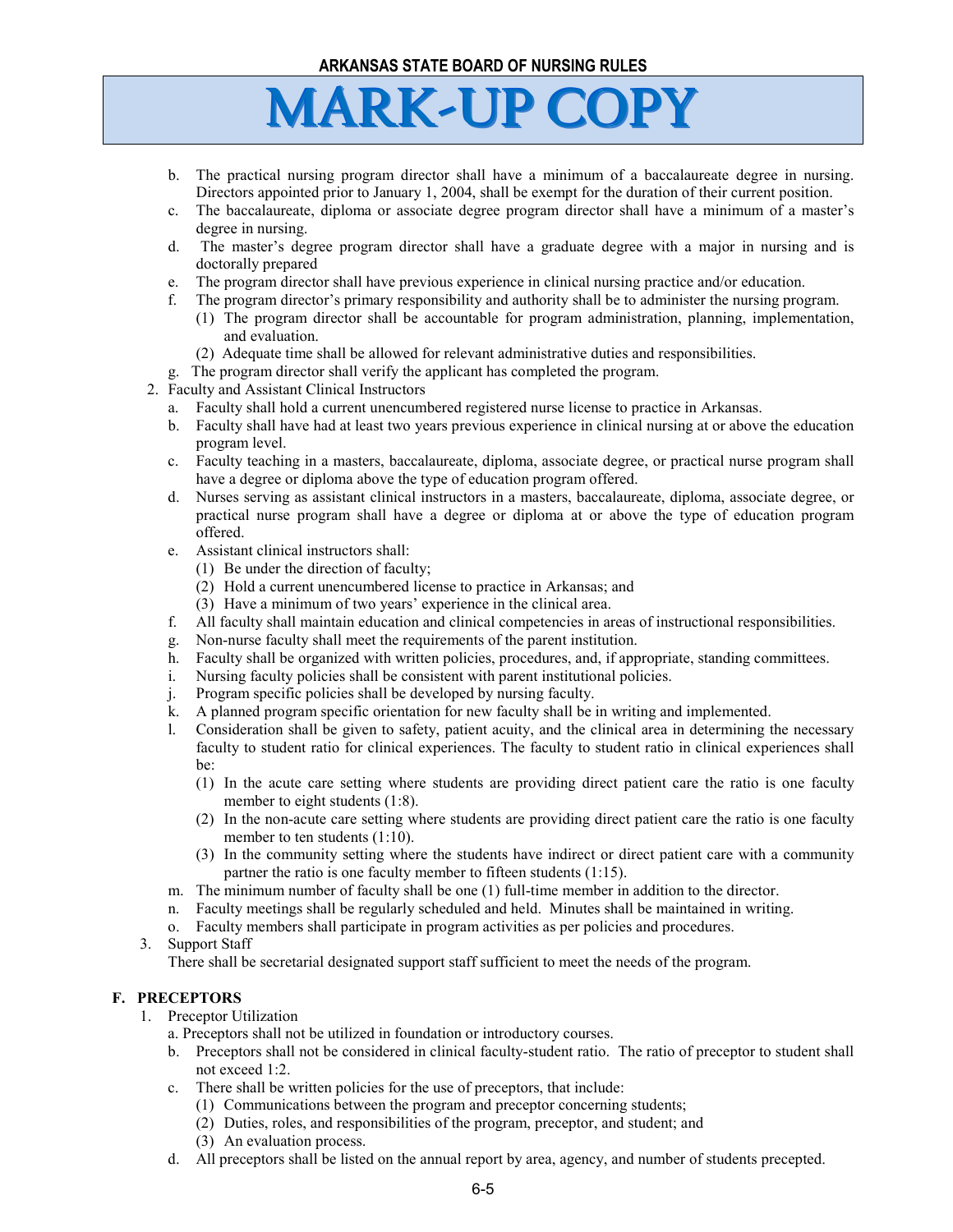- 2. Preceptor Criteria
	- a. Masters, baccalaureate, diploma, associate degree, or practical nurse program student preceptors shall hold a current unencumbered license to practice as a registered nurse in Arkansas. Practical nurse student preceptors shall hold a current unencumbered license to practice as a registered nurse, licensed practical nurse, or licensed psychiatric technician nurse in Arkansas.
	- b. Preceptors shall have a minimum of one-year experience in the area of clinical specialty for which the preceptor is utilized.
	- c. Preceptors shall participate in evaluation of the student.
- 3. Student Criteria
	- a. Precepted students shall be enrolled in courses specific to the preceptor's expertise.
	- b. Precepted students shall have appropriate learning experiences prior to the preceptorship.
	- c. There shall be no reimbursement to students for the educational preceptorship.
- 4. Faculty Criteria
	- a. Program faculty shall be responsible for the learning activity.
	- b. Program faculty shall be available for consultation with student and preceptor.
	- c. Program faculty shall be responsible for the final evaluation of the experience.

### **G. STUDENTS**

- 1. Admissions, Readmissions, and Transfers
	- a. There shall be written policies for admission, readmission, transfer, and advanced placement of students.
	- b. Admission criteria shall reflect consideration of potential to complete the program and meet standards to apply for licensure (See ACA §**17-3-102 and §**17-87-312).
	- c. Students who speak English as a second language shall meet the same admission criteria as other students and shall pass an English proficiency examination.
	- d. Documentation of high school graduation or an equivalent, as determined by the appropriate educational agency, shall be an admission requirement.
- 2. Progression and Graduation: There shall be written policies for progression and graduation of students.
- 3. Student Services
	- a. Academic and financial aid services shall be accessible to all students.
	- b. If health services are not available through the parent institution, a plan for emergency care shall be in writing.
	- c. There shall be provision for a counseling and guidance program separate from nursing faculty.
- 4. Appeal Policies: Appeal policies shall be in writing and provide for academic and non-academic grievances.
- 5. Program Governance: Students shall participate in program governance as appropriate.

#### **H. STUDENT PUBLICATIONS**

- 1. Publications shall be current, dated, and internally consistent with parent institution and program materials.
- 2. The following minimum information shall be available in writing for prospective and current students:
	- a. Approval status of the program granted by the Board;
	- b. Admission criteria;
	- c. Advanced placement policies;
	- d. Curriculum plan;
	- e. Program costs;
	- f. Refund policy;
	- g. Financial aid information; and
	- h. Information on meeting eligibility standards for licensure, including information on ACA §**17-3-102 and §**17-87-312 and that graduating from a nursing program does not assure ASBN's approval to take the licensure examination.
- 3. The student handbook shall include the following minimum information:
	- a. Philosophy and graduate competencies;
	- b. Policies related to substance abuse, processes for grievances and appeal, grading, progression, and graduation; and
	- c. Student rights and responsibilities.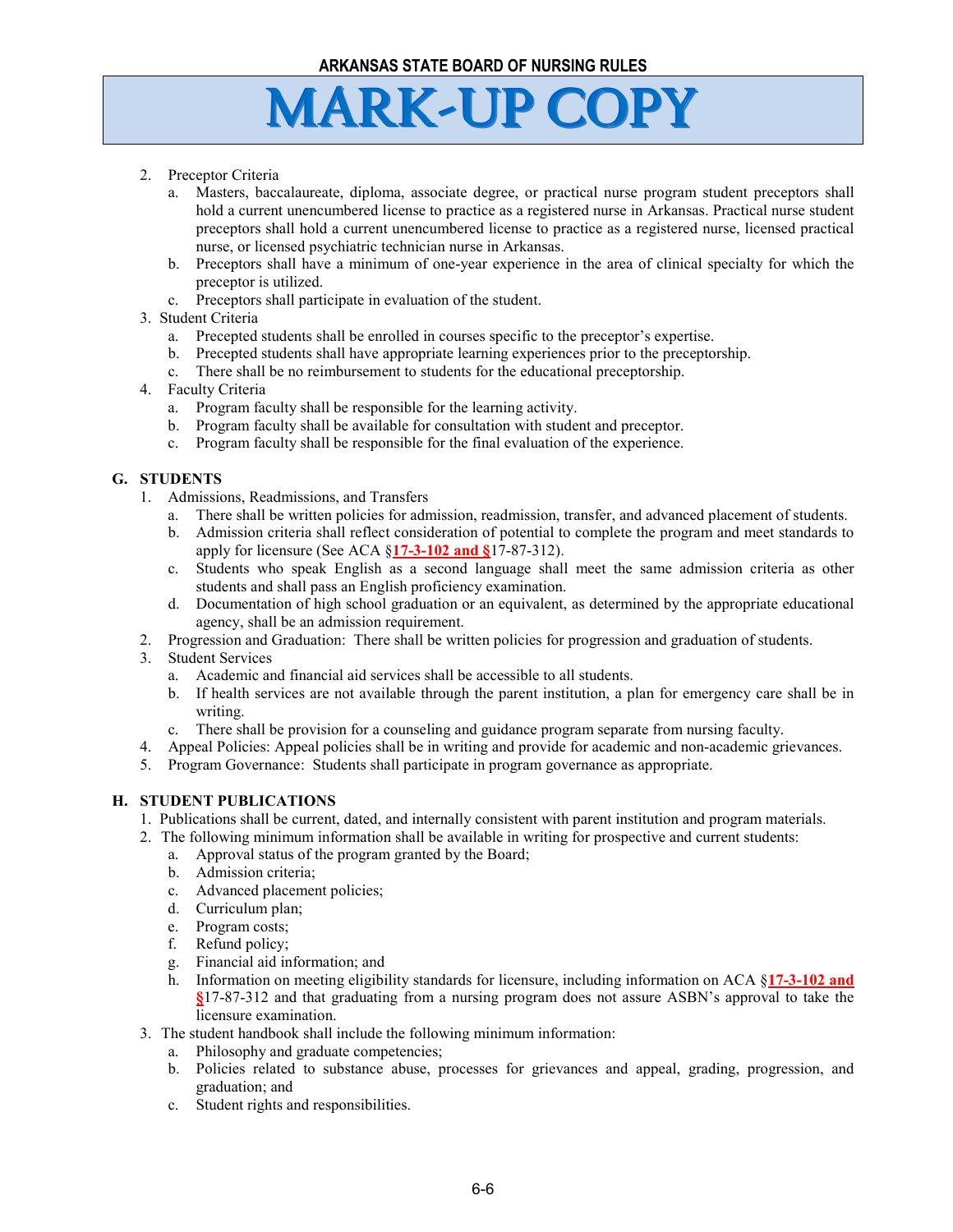#### **I. EDUCATIONAL PROGRAM**

- 1. The education program shall include curriculum and learning experiences essential for the expected entry level and scope of practice.
	- a. Curriculum development shall be the responsibility of the nursing faculty.
	- b. Curriculum plan shall be organized to reflect the philosophy and graduate competencies.
	- c. Courses shall be placed in a logical and sequential manner showing progression of knowledge and learning experiences.
	- d. Courses shall have written syllabi indicating learning experiences and requirements.
	- e. Theory content shall be taught concurrently or prior to related clinical experience.
	- f. Clinical experiences shall include expectations of professional conduct by students.
	- g. Curriculum plans for all programs shall include appropriate content in:
		- (1) Introduction to current federal and state patient care guidelines;
		- (2) Current and emerging infectious diseases;
		- (3) Emergency preparedness for natural and manmade disasters;
		- (4) Impact of genetic research;
		- (5) End of life care; and
	- (6) Legal and ethical aspects of nursing, including the Arkansas *Nurse Practice Act.*
- 2.The curriculum plan for practical nurse programs shall include:
	- a. Theoretical content and clinical experiences that focus on:
		- (1) Care for persons throughout the life span including cultural sensitivity;
		- (2) Restoration, promotion, and maintenance of physical and mental health; and
		- (3) Prevention of illness for individuals and groups.
	- b. The length of the practical nurse curriculum shall be no less than ten (10) calendar months which includes a minimum of thirty-five (35) credit hours in nursing content.
	- c. Theory content may be in separate courses or integrated and shall include at least the following:
		- (1) Anatomy and physiology;
		- (2) Nutrition;
		- (3) Pharmacology and intravenous therapy;
		- (4) Growth and development throughout the life span;
		- (5) Fundamentals of nursing;
		- (6) Gerontological nursing;
		- (7) Nursing of adults;
		- (8) Pediatric nursing;
		- (9) Maternal/infant nursing;
		- (10)Mental health nursing; and
		- (11)Principles of management in long term care, including delegation.
	- d. Clinical experiences shall be in the areas of:
		- (1) Fundamentals of nursing;
		- (2) Nursing of adults;
		- (3) Pediatric nursing;
		- (4) Gerontological nursing;
		- (5) Maternal/infant nursing;
		- (6) Mental health;
		- (7) Administration of medications, including intravenous therapy; and
		- (8) Management in long term care, including delegation.
- 3.The curriculum plan for registered nurse programs; masters, baccalaureate, diploma, or associate degree shall include:
	- a. Theoretical content and clinical experiences that focus upon:
		- (1) The prevention of illness and the restoration, promotion, and maintenance of physical and mental health;
		- (2) Nursing care based upon assessment, analysis, planning, implementing, and evaluating; and
		- (3) Care for persons throughout the life span, including cultural sensitivity.
	- b. Course content may be in separate courses or integrated and shall include at least the following:
		- (1) Biological and physical sciences content:
			- a. Chemistry;
			- b. Anatomy and physiology;
			- c. Microbiology;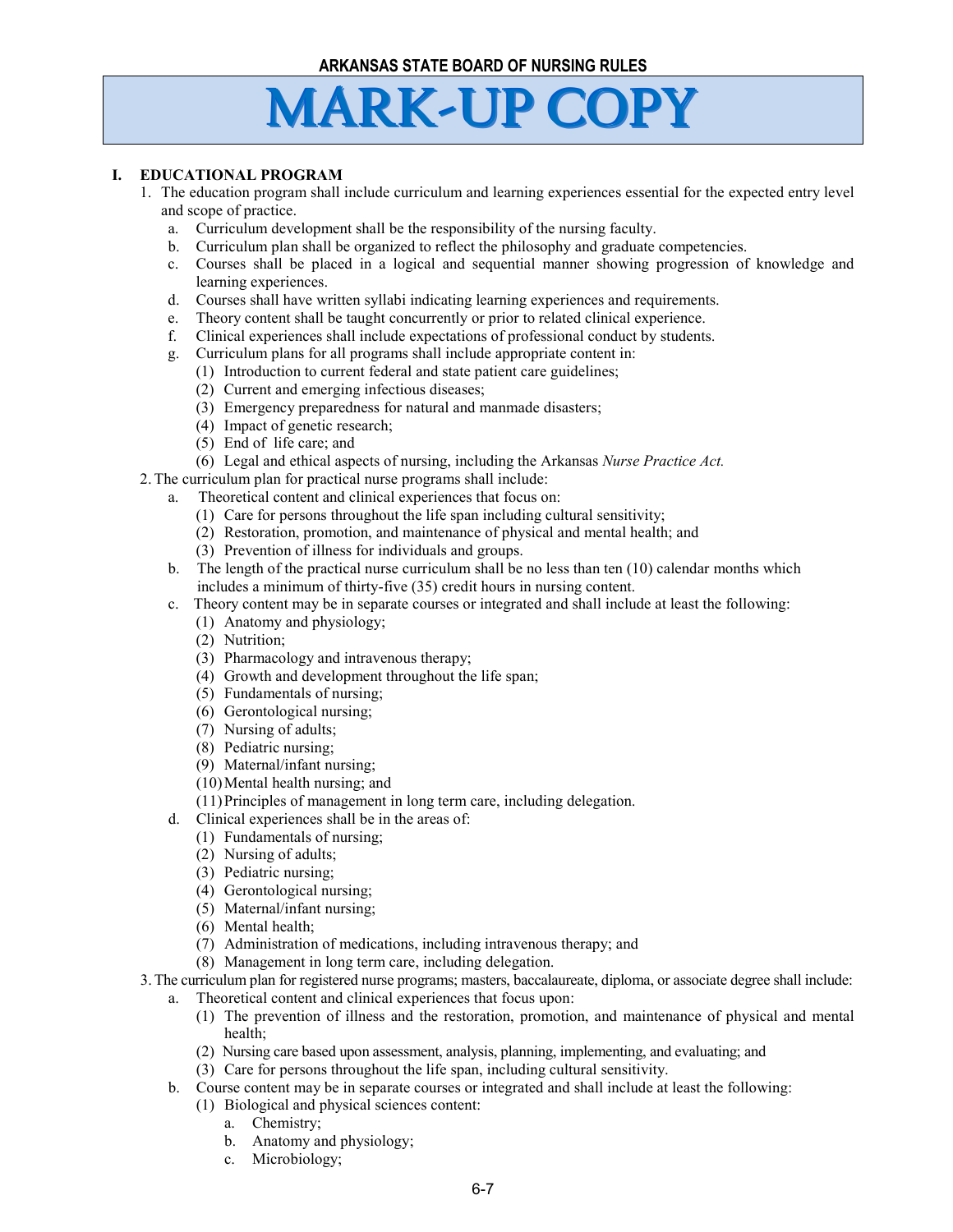- d. Pharmacology;
- e. Nutrition; and
- f. Mathematics.
- (2) Behavioral science and humanities content:
	- a. Psychology;
	- b. Sociology;
	- c. Growth and development;
	- d. Interpersonal relationships;
	- e. Communication; and
	- f. English composition.
- (3) Nursing science content:
	- a. Medical surgical adult;
	- b. Pediatrics;
	- c. Maternal/infant;
	- d. Gerontology;
	- e. Mental health;
	- f. Leadership, including nursing management and delegation; and
	- g. Masters and baccalaureate programs shall include community health.
- (4) Clinical experiences shall be in the areas of:
	- a. Medical/surgical;
	- b. Pediatrics;
	- c. Maternal/infant;
	- d. Mental health;
	- e. Gerontology;
	- f. Leadership and management, including delegation;
	- g. Rehabilitation; and
	- h. Masters and baccalaureate programs shall include clinical experiences in community health.
- 4. The curriculum plan for registered nursing and practical nursing education programs may include the use of simulation as a substitute for traditional clinical experiences, not to exceed fifty percent (50%) of its clinical hours in each course. A program that uses simulation shall demonstrate the use of current standards of best practice for simulation and provide evidence of compliance that shall include:
	- a. An organizing framework that provides adequate fiscal, human, and material resources to support the simulation activities.
	- b. Management by an individual who is academically and experientially qualified. The individual shall demonstrate continued expertise and competence in the use of simulation while managing the program.
	- c. A budget that will sustain the simulation activities and training of the faculty.
	- d. Appropriate facilities for conducting simulation. This shall include educational and technological resources and equipment to meet the intended objectives of the simulation.
	- e. Training for faculty involved in the use of simulation, both didactic and clinical,
	- f. On-going professional development in the use of simulation, for faculty involved in simulations, both didactic and clinical.
	- g. Programmatic outcome that are linked to simulation activities.
	- h. Written policies and procedures on the following:
		- (1) short-term and long-term plans for integrating simulation into the curriculum;
		- (2) method of debriefing each simulated activity; and
		- (3) plan for orienting faculty to simulation.
	- i. Criteria to evaluate the simulation activities.
	- j. Student evaluations of simulation experiences on an ongoing basis.
	- k. Information about the use of simulation, as requested by the Board of Nursing, on the annual report.

HISTORY: Amended: December 29, 2018

#### **J. PROGRAM EVALUATION**

1. Faculty shall be responsible for program evaluation.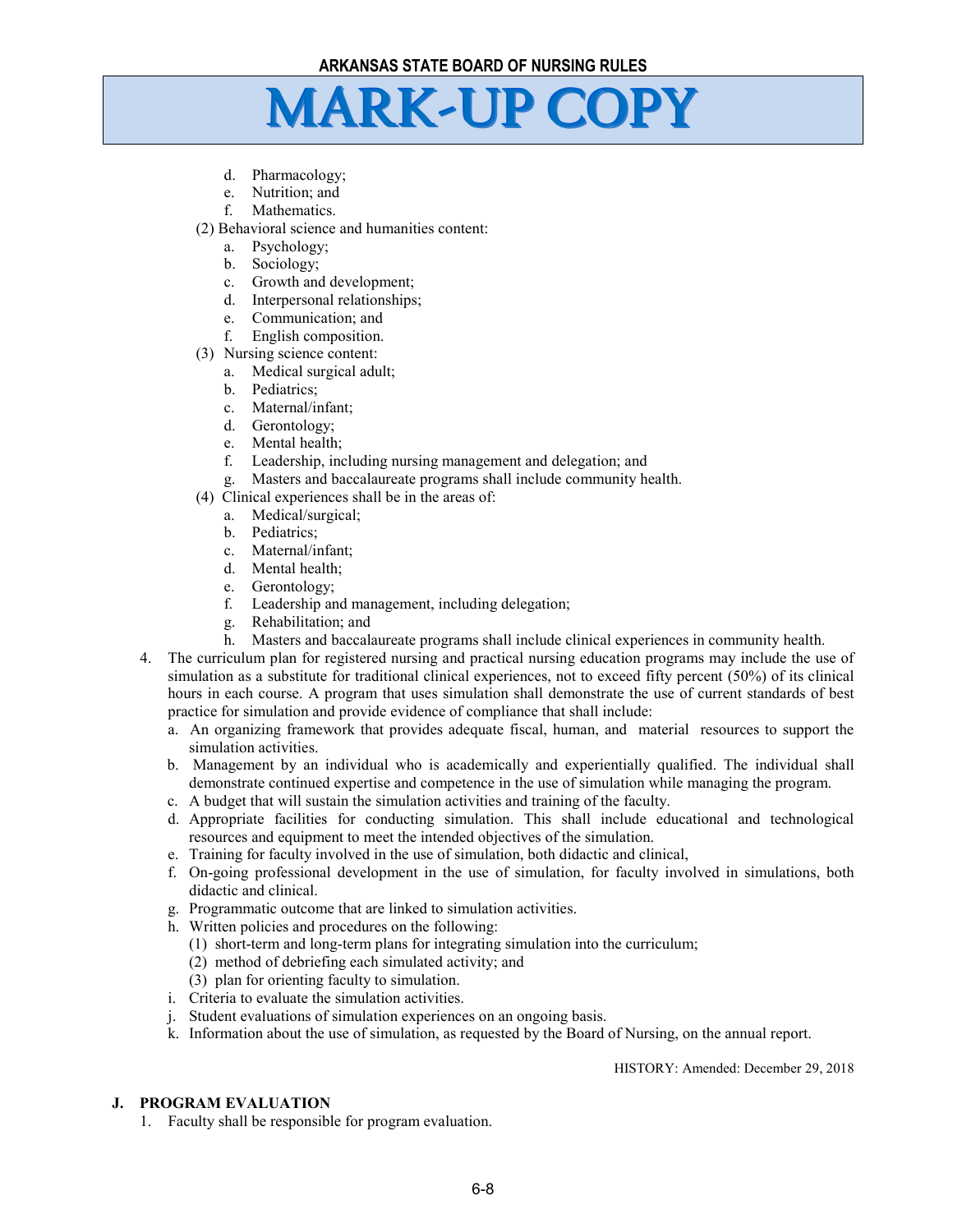- 2. A systematic evaluation plan of all program aspects shall be in writing, implemented, and include: philosophy and graduate competencies, curriculum, policies, resources, facilities, faculty, students, graduates, and employer evaluation of graduates.
- 3. The outcomes of the systematic evaluations shall be used for ongoing maintenance and development of the program.
- 4. Appropriate records shall be maintained to assist in overall evaluation of the program after graduation.
- 5. The systematic program evaluation plan shall be periodically reviewed.
- 6. Students shall evaluate the courses, instructors, preceptors, and clinical experiences throughout the program, and the overall program after graduation.

#### **K. RECORDS**

- 1. Transcripts of all students enrolled in the program shall be maintained according to policies of the parent institution.
	- a. Transcripts shall reflect courses taken.
	- h. The final transcript shall include:
		- (1) Dates of admission;
		- (2) Date of separation or graduation from the program;
		- (3) Hours/credits/units earned, degree, diploma, or certificate awarded;
		- (4) The signature of the program director, registrar, or official electronic signature; and
		- (5) The seal of the school or be printed on security paper or an official electronic document.
	- i. Current program records shall be safely stored in a secure area.
	- j. Permanent student records shall be safely stored to prevent loss by destruction and unauthorized use.

HISTORY: Amended: January 1, 2018

### **SECTION III**

### **REPORTS, LICENSURE EXAMINATION PERFORMANCE AND CLOSURE**

### **A. REPORTS**

- 1. Annual report: An annual report shall be submitted in a format and date determined by the Board.
- 2. Special reports/requests: The Board shall be notified in writing of major changes affecting the program, including but not limited to:
	- a. School name;
	- b. Director of Program; and
	- c. Ownership or merger of parent institution.
- 3. Curriculum changes:
	- a. Masters, baccalaureate, diploma, or associate degree nurse program changes Major changes of curriculum or standards shall be reported to the Board prior to implementation, including but not limited to:
		- (1) Philosophy, competencies, and objectives.
		- (2) Reorganization of curriculum.
		- (3) Increase or decrease in length of program.
	- b. Practical Programs Major changes of curriculum and standards shall be approved prior to implementation, including but not limited to:
		- (1) Philosophy, competencies, and objectives;
		- (2) Reorganization of curriculum; and
		- (3) Increase or decrease in length of program.
- 4. Pilot programs/projects that differ from the current approved program shall be approved prior to implementation.

### **B. LICENSURE EXAMINATION PERFORMANCE**

- 1. The student pass rate on the licensure examination shall be calculated on the ASBN fiscal year.
- 2. The program shall maintain a minimum pass rate of 75% for first-time examination candidates.
- 3. Any program with a pass rate below 75% shall:
	- a. First year:
		- (1) Receive a letter of concern; and